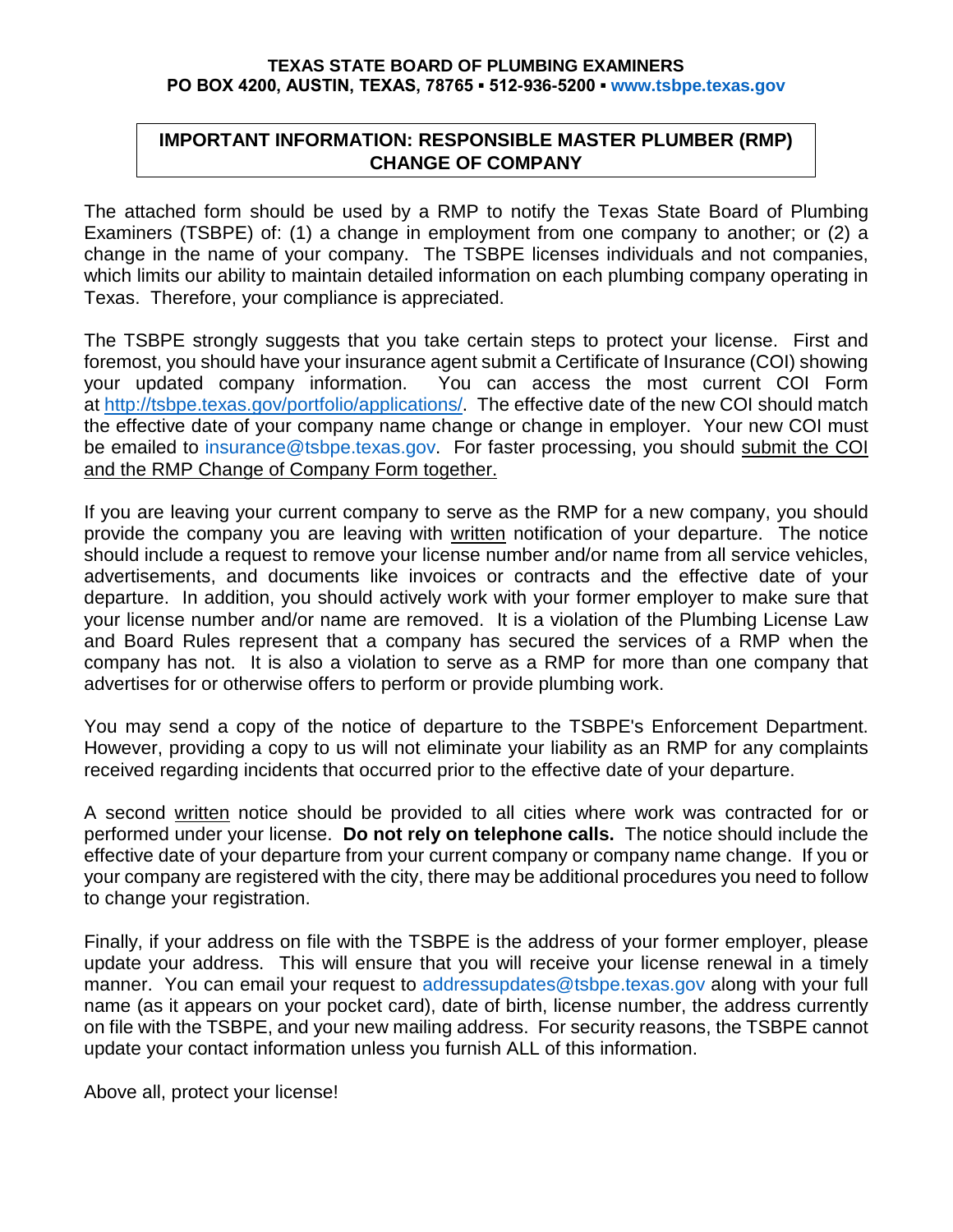### **TEXAS STATE BOARD OF PLUMBING EXAMINERS PO BOX 4200, AUSTIN, TEXAS, 78765 ▪ 512-936-5200 ▪ www.tsbpe.texas.gov**

# **RESPONSIBLE MASTER PLUMBER (RMP) CHANGE OF COMPANY NOTIFICATION**

|           | 5. Check all that apply:                  |                                          |                                                                                                                                                                                                                                                       |      |  |
|-----------|-------------------------------------------|------------------------------------------|-------------------------------------------------------------------------------------------------------------------------------------------------------------------------------------------------------------------------------------------------------|------|--|
|           | □                                         |                                          | I have changed the name of my company effective ________________.                                                                                                                                                                                     |      |  |
|           |                                           |                                          | Date                                                                                                                                                                                                                                                  |      |  |
|           |                                           |                                          |                                                                                                                                                                                                                                                       |      |  |
|           |                                           |                                          |                                                                                                                                                                                                                                                       |      |  |
|           |                                           |                                          |                                                                                                                                                                                                                                                       |      |  |
|           |                                           |                                          |                                                                                                                                                                                                                                                       |      |  |
|           | ◻                                         |                                          | Please remove me as the RMP for the company listed below effective ______________                                                                                                                                                                     |      |  |
|           |                                           |                                          |                                                                                                                                                                                                                                                       | Date |  |
|           |                                           |                                          |                                                                                                                                                                                                                                                       |      |  |
|           |                                           | Telephone #: ___________________________ |                                                                                                                                                                                                                                                       |      |  |
|           | □                                         |                                          | Please add me as the RMP for the company listed below effective _________                                                                                                                                                                             |      |  |
|           |                                           |                                          |                                                                                                                                                                                                                                                       | Date |  |
|           |                                           |                                          |                                                                                                                                                                                                                                                       |      |  |
|           |                                           |                                          |                                                                                                                                                                                                                                                       |      |  |
|           |                                           |                                          |                                                                                                                                                                                                                                                       |      |  |
|           |                                           |                                          | I have requested that my insurance agent, or the company's agent, send an updated Certificate of Insurance to the TSBPE<br>reflecting my change in company name or my change from one company to another. $\Box$ Yes or $\Box$ No                     |      |  |
| $\bullet$ |                                           |                                          | I have notified all municipalities, in writing, of this change and closed all open permits. $\Box$ Yes or $\Box$ No                                                                                                                                   |      |  |
| $\bullet$ |                                           |                                          | I have requested, in writing, that my name and/or license number be added to/removed from the company's service vehicles,<br>advertisements, and documents used to offer or contract for plumbing work. $\Box$ Yes or $\Box$ No                       |      |  |
| $\bullet$ |                                           |                                          | I have secured work still in progress on jobs contracted for and started under my license. $\Box$ Yes or $\Box$ No                                                                                                                                    |      |  |
|           | other company for which I am responsible. |                                          | I understand that providing this notice to the Enforcement Department of the TSBPE does not eliminate my liability for any<br>complaints and/or incidents that may have occurred prior to my departure as the RMP for the company listed above or any |      |  |
|           |                                           |                                          |                                                                                                                                                                                                                                                       |      |  |

\_\_\_\_\_\_\_\_\_\_\_\_\_\_\_\_\_\_\_\_\_\_\_\_\_\_\_\_\_\_\_\_\_\_\_\_ \_\_\_\_\_\_\_\_\_\_\_\_\_\_\_\_\_

RMP Signature Date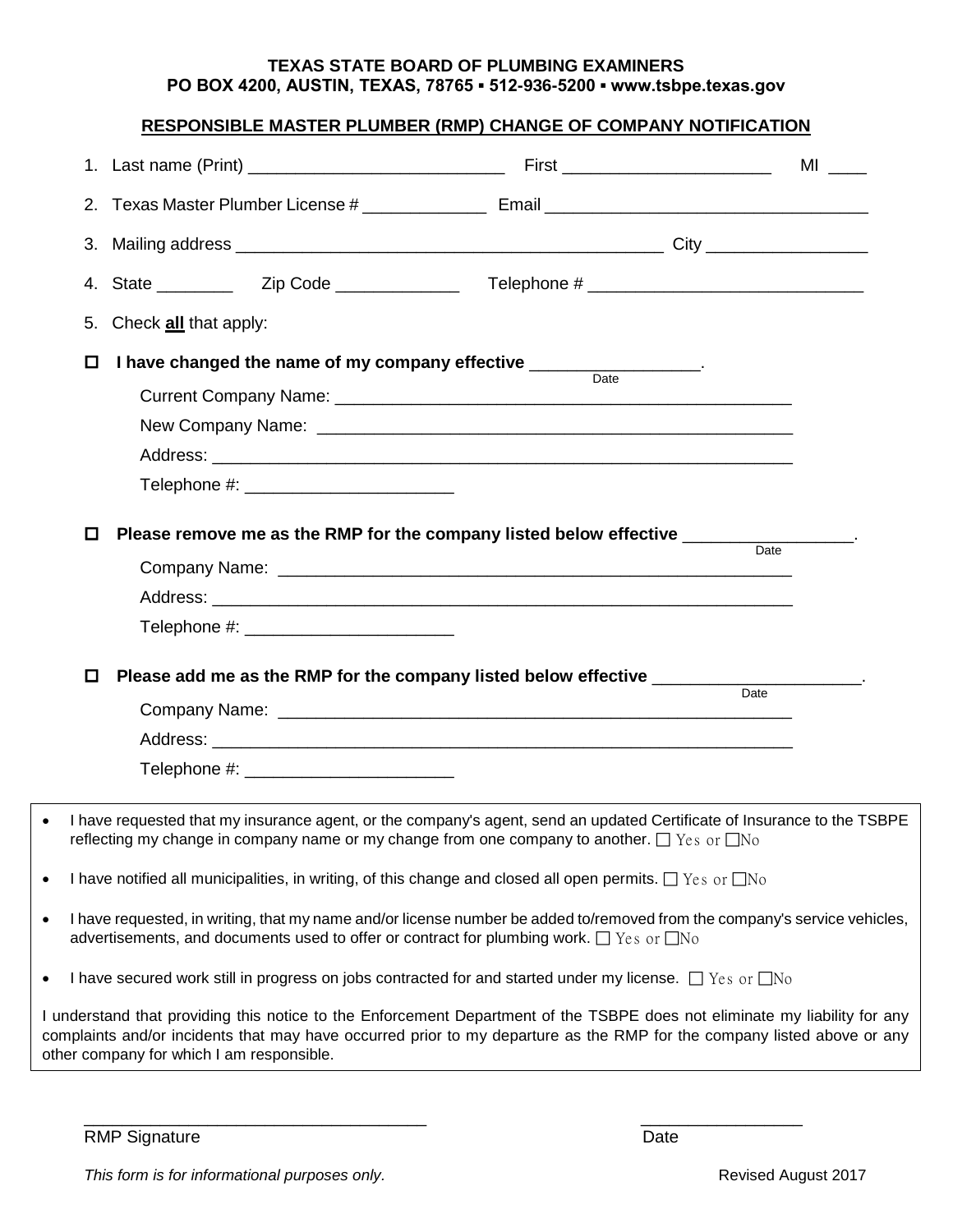JULIO CERDA CHAIR **MISSION** 

RICARDO J. GUERRA, P.E. **SECRETARY** AUSTIN

ENRIQUE CASTRO MEMBER EL PASO

BEN R. FRIEDMAN **MEMBER** DALLAS

JANET L. GALLAGHER **MEMBER PFLUGERVILLE** 



TEXAS STATE BOARD OF PLUMBING EXAMINERS Lisa G. Hill, Executive Director 929 EAST 41ST ST, PO BOX 4200, AUSTIN, TX 78765-4200 TEL: (800) 845-6584 (512) 936-5200 FAX: (512) 450-0637 www.tsbpe.texas.gov E-mail address: info@tsbpe.texas.gov

DAVID ANTHONY GARZA MEMBER SAN BENITO

 MILTON R. GUTIERREZ MEMBER FORT WORTH

 ROBERT F. JALNOS MEMBER SAN ANTONIO

EDWARD THOMPSON **MEMBER** TYLER

Dear Insurance Provider/ Plumbing Contractor:

Please make a note of the correct address for the submittal of insurance certificates. The certificates must be sent to: **[insurance@tsbpe.texas.g](mailto:insurance@tsbpe.texas.gov)ov** .

So that we may provide the best service possible, we ask that you submit certificates directly to the **[insurance@tsbpe.texas](mailto:insurance@tsbpe.texas.gov).gov** email address only, as multiple submittals of the same certificates to the wrong address and/or submittals to more than one of our addresses and/or sending via fax will slow the processing of yours and other's certificates. **Please note that we no longer accept certificate of insurance forms via facsimile. Additionally, we do not accept ACORD forms.** 

Please allow up to 10 business days for your certificate to be processed and appear on our website. Certificates are not entered on Saturdays, Sundays or holidays.

You may wish to search here for confirmation of processing of your certificate before resending or calling this office:

## **How to check status of a License and COI:**

[https://vo.licensing.hpc.texas.gov/datamart/searchByLicNumber.do](https://licensing.hpc.state.tx.us/datamart/mainMenu.do;jsessionid=0ECC7B609E786712DE437DB56CBCBC61.worker2) 

- [1. Click](https://licensing.hpc.state.tx.us/datamart/mainMenu.do;jsessionid=0ECC7B609E786712DE437DB56CBCBC61.worker2) Public Search (see the upper right hand side of the screen) NOTE : you do not need to sign in
- 2. Click Search by License Number
- 3. Enter the \* License Number (numerals only)
- 4. Click Search

[5. Click on the Licensee's Name - NOTE: there may be more than one page as different li](http://www.tsbpe.state.tx.us/common/certificateofinsuranceformrevisedAPRIL2016.pdf)cense types can have the same license number.

Below is the link to the most current certificate of insurance form:

http://tsbpe.texas.gov/wp-content/uploads/2017/10/Certificate-of-Insurance-Form-September-2017.-

## pdf.pdf

A copy of the most current certificate of insurance form is attached. Using an old form will delay the

processing of your certificate of insurance form.

The Compliance Department can be reached directly at 512-936-5203.